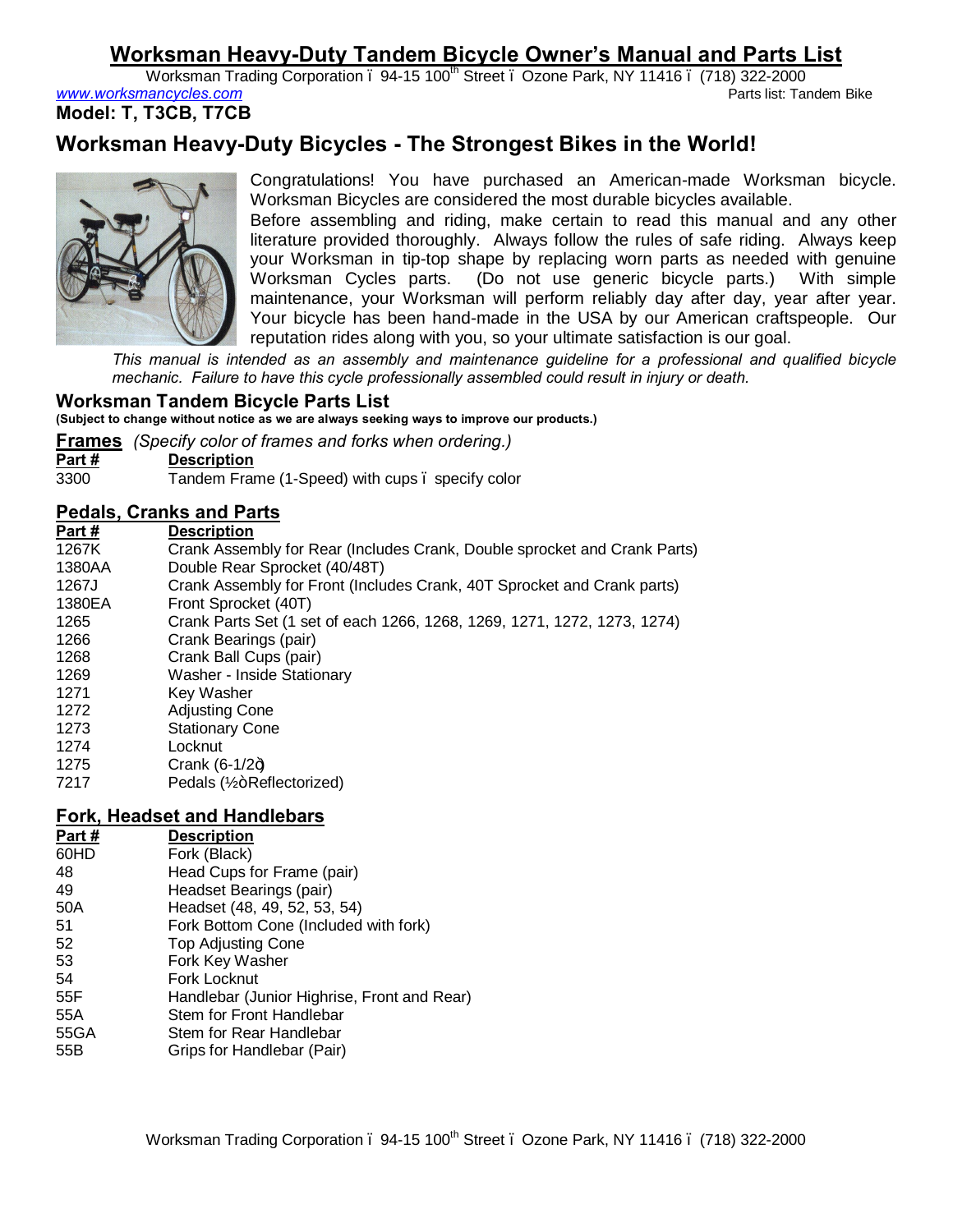# **Fenders and Braces**

| Part # | <b>Description</b>                 |      |                                                     |
|--------|------------------------------------|------|-----------------------------------------------------|
| 4901   | Rear Fender 26+                    | 4907 | Nut, Bolt, Washer for 83A Brace                     |
| 82     | <b>Front Fender</b>                |      | 4907A Nut. Bolt. Washer to Attach L-Bracket to Fork |
| 82K    | <b>Front Fender Small Parts</b>    | 83A  | Braces for 4901 & 82                                |
| 95     | <b>No+Bracket for Front Fender</b> |      |                                                     |

## **Saddles and Seatpost**

| Part# | <b>Description</b>      |      |                                                |
|-------|-------------------------|------|------------------------------------------------|
| 4912V | Saddle (Front and Rear) |      | 6911V Extra-Wide Saddle (Fits rear only)       |
| 4908C | Seatpost for Front      |      | 4911C Seatpost Frame Clamp (Seatpost to frame) |
| 4908D | Seatpost for Rear       | 7913 | Saddle Clamp (Seat to Seatpost, 7/8+)          |

# **Wheels, Tires, Rims, Rear Hubs and Parts** (Alloy wheels also include stainless steel spokes and nipples.)

| Part $#$   | <b>Description</b>                                                                   |
|------------|--------------------------------------------------------------------------------------|
| 77A        | Front Drum Brake Wheel without Tire                                                  |
| 77CAR      | Alloy Rim / Stainless Spoke Front Drum Brake Wheel without Tire                      |
| 4136SA     | Rear Coaster Brake Wheel without Tire                                                |
| 4136ASS    | Alloy Rim / Stainless Spoke Rear Coaster Brake Wheel without Tire                    |
| SMX263CB   | Rear 3 Speed Coaster Brake Wheel without Tire                                        |
| SMX267CB   | Rear 7 Speed Coaster Brake Wheel without Tire                                        |
| SMX263CBAL | Alloy Rim / Stainless Spoke Rear 3 Speed Coaster Brake Wheel without Tire            |
|            | SMX267CBAR Alloy Rim / Stainless Spoke Rear 7 Speed Coaster Brake Wheel without Tire |

### 4922A Tire 26x2.125 WTC 50 PS1 - Blackwall

- 4922AWSW Tire 26x2.125 Whitewall Knobby
- 4923A Tube 26x2.125
- 26x2.125 Puncture Resistant Tube
- 1014B Spoke and Nipple 11g (.120) 9 13/16+Front
- 1014A Spoke and Nipple 11g (.120) 10-9/16+Rear
- 301 Coaster Brake Complete (Hub ONLY!)
- SS721 Coaster Brake Internal Parts Kit (1 speed ONLY)
- 401 3 Speed Coaster Brake Complete (Hub ONLY!)
- 1016 26x2.125+Clincher Rim Chrome (Rim ONLY!)
- 1017 Rimstrip
- 1018 Valve Cap
- SS12N-3 Trigger and Cable for 3 Speed Coaster Brake

## **Front Drum Brake Parts** *(Old style hubs have loose bearings. New style hub has pressed bearings.)* **Part # Description Part # Description**

| <b>OLD STYLE</b>                                                 |                                           |      |                                           |  |
|------------------------------------------------------------------|-------------------------------------------|------|-------------------------------------------|--|
| L900                                                             | Drum Brake Hub                            | L709 | Front Axle Set for Drum Brake             |  |
| F817                                                             | Wheel Bearings - Loose 11 balls           | L725 | Drum Brake Plate Kit (Internal parts kit) |  |
| <b>NEW STYLE</b>                                                 |                                           |      |                                           |  |
|                                                                  | L500-F Hub - NEW STYLE w/ pressed bearing | L509 | Axle - NEW STYLE for pressed bearing      |  |
| L517                                                             | Pressed Bearing - NEW STYLE               | L525 | Drum Brake Plate Kit (NEW STYLE)          |  |
|                                                                  | F719 Drum Brake Cable w/ F769 and F770    | F816 | Axle Washer                               |  |
| F769                                                             | Anchor Bolt Assembly for F719 Cable       | F770 | Adjusting Barrel for F719 Cable           |  |
|                                                                  | L752R Brake Lever (Right) w/ Parking Lock | 160B | Fork Retention Clip (each)                |  |
|                                                                  | L752L Brake Lever (Left) w/ Parking Lock  |      | L815 Outside Axle Nut (each)              |  |
| Note: Repair parts are no longer available for steel drum brakes |                                           |      |                                           |  |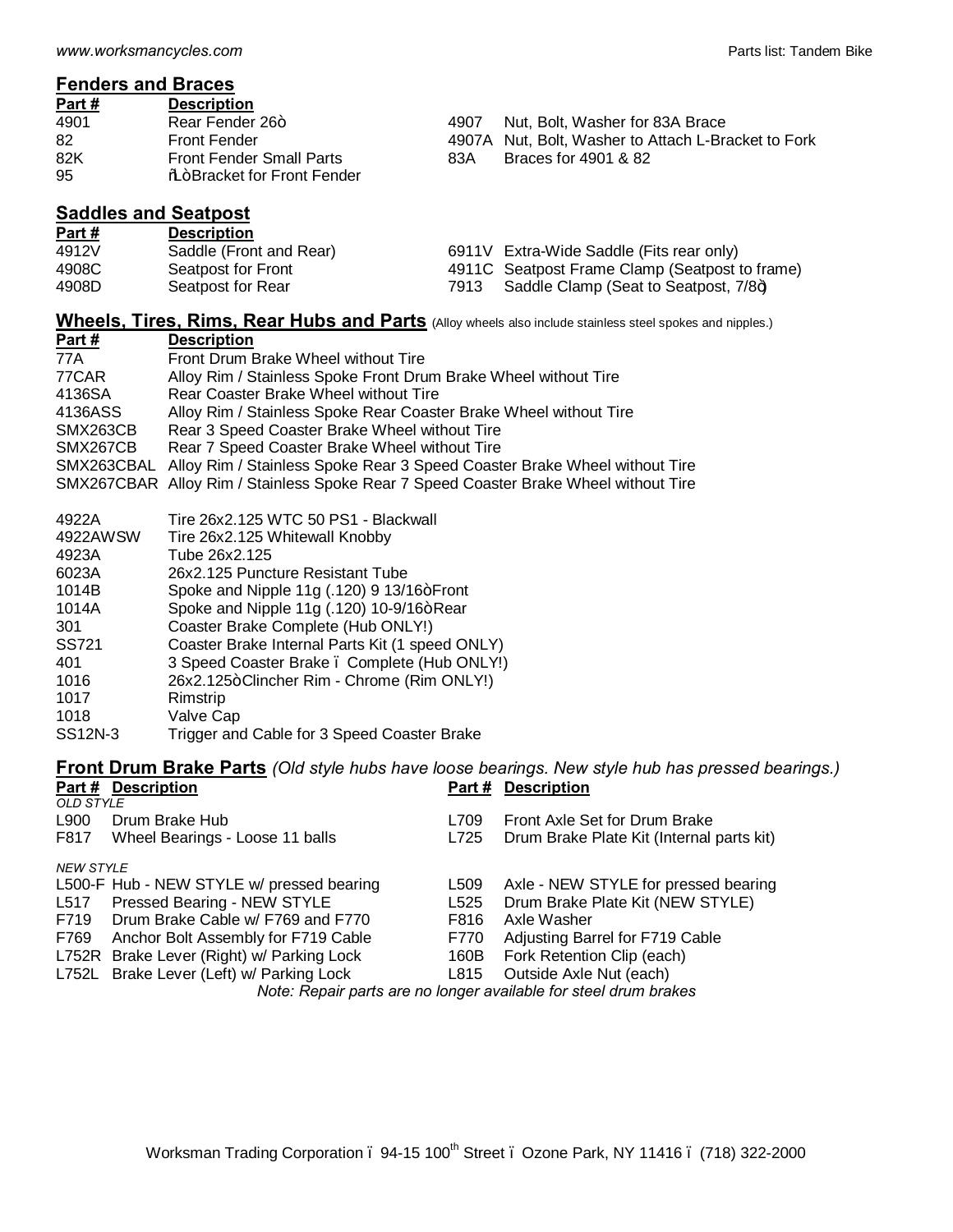# **Chains, Chainguards and Kickstands**

| Part # | <b>Description</b>                     |       |                      |
|--------|----------------------------------------|-------|----------------------|
| 4910B  | Chainguard. Extra Long (Specify Color) | 4914N | Front Chain (131)    |
| 4914QA | Rear Chain (113)                       | 7229A | Kickstand            |
| 4915   | Chain Adjuster                         | 4916  | Chain Idler Sprocket |
| 4914M  | <b>Chain Connecting Link</b>           |       |                      |

# **Safety and Comfort Accessories**

| Part #     | <b>Description</b>                    | Part#           | <b>Description</b>                    |
|------------|---------------------------------------|-----------------|---------------------------------------|
| 3979       | Ding Dong Chime Bell                  | 303             | Squeeze Bulb Horn                     |
| 3973       | Mega-Horn (battery operated)          | 201             | Cable and Lock set                    |
| 4963       | <b>Rear View Mirror</b>               | 5032            | Reflector Kit (Does not include 5031) |
| 3978       | Safety Flag on Pole                   | P <sub>19</sub> | <b>Bicycle Helmet</b>                 |
| 101710     | Flashing Strobe Light (clear lens)    | 101714          | Flashing Strobe Light (red lens)      |
| 7217-41197 | Pedals with Velcro Foot Straps (pair) | 3975            | <b>Generator Light Set</b>            |
| 1006       | Air Foot Pump                         | 1000            | Spoke Wrench                          |
| 2000       | <b>Chain Rivet Remover Tool</b>       | 1265TW          | Crank Cone Wrench                     |
| 1001       | Pedal Wrench                          | 7917A           | Backrest w/ Mounting Hardware         |
| 6001       | Patch Kit (50)                        | 3976            | <b>Battery Operated Headlight</b>     |
| 7217GS12   | %Glowspeck+Flashing Pedals            | 202             | Frame-Mounted Hand Pump               |

### **ASSEMBLY INSTRUCTIONS FOR WORKSMAN HEAVY-DUTY BICYCLES:**

*Please read this manual carefully prior to performing the simple finishing assembly and prior to riding. We recommend that a qualified bicycle mechanic assemble this cycle. Carefully remove the bicycle from the carton. You will notice the bicycle is mostly pre-assembled at the factory.*

## **TO ATTACH FRONT FORK/WHEEL ASSEMBLY TO THE FRAME:**

*Headset:*

1) Grease headset cups (48) with Rustolene 200 or equal. Bearings (49) are pre-greased at the factory, but it is wise to add lubrication before assembly. 2) Place one headset bearing (49) onto fork steerer tube with balls facing up. Slide steerer tube into frame.

3) Place the other bearing on top of fork tube with balls facing down towards the cup (#48), which is already pressed onto the frame. 4) Install top-adjusting cone (52) onto treaded fork steering tube. Hand-tighten, making sure bearings do not bind. Turn back ¼ turn.

5) Install fork key washer (53) and reflector bracket on top of the adjusting cone with tip of washer in slot on steering tube.

6) Install head lock nut (54) and securely tighten. Make sure that the fork rotates freely without being loose. Excess play or resistance must be adjusted. Failure to adjust properly can lead to improper steering response.

7) Install handlebar stem (55A) into the fork steering tube with the handlebar clamp facing forward. The stem must be inserted far enough to cover the minimum insertion line. Tighten the stem bolt slightly at this point. Loosen the handlebar clamp nut and slide the handlebar through the clamp, centering the knurled center section of the handlebar into the clamp.

8) Position the handlebar to the desired angle and tighten clamp securely. Recommended torque is 300 IN. LBS. Adjust the handlebar rotation so that it is straight with the front wheel. Tighten stem bolt securely. Recommended torque 240 IN. LBS. Be sure not to over tighten, as damage to the parts may occur causing steering failure.

9) Attach brake lever to handlebar. Make sure brake cable is not tangled in any way.

10) Push handlebar grips over ends of handlebar. Put a very small amount of dish detergent on bar if very tight to help them slide on.

### **INSTALLING PEDALS AND KICKSTAND:**

1) Install kickstand behind rear cranks in front of rear wheel.

2) Pedals are marked on the shaft with either an **"L"** or **"R"** denoting left or right. The **"R"** pedal fits on the right (sprocket side) of the crank arm. Tighten clockwise. The **"L"** pedal fits on the left side of the crank arm. **Tighten counter-clockwise (left-hand thread).** Securely tighten. Recommended torque 275 IN. LBS. *CAUTION: Tightening in the wrong direction will damage the crank threads.* 

### **INSTALLING REAR STEM:**

1) Slide rear stem over front seatpost.

- 2) Adjust stem to desired height and tighten hex bolts.
- 3) Slide rear handlebar through stem.
- 4) Center handlebar in stem, set to desired angle, and tighten stem bolt.
- 5) Install handlebar grips, as instructed for front handlebar.

### **SEAT ADJUSTMENTS:**

Adjust the seat height to your desired level by loosening the seat clamp nut at the top of the frame of seat tube. Re-tighten at desired height. Make sure a minimum of 3 1/2+of the post remains in the frame tube, and that minimum insertion line is covered. Never adjust post above this level. Adjust angle of seat with nose raised slightly. Tighten seat clamp securely. (240 IN. LBS.)

### **MAINTENANCE TIPS:**

Always inspect your Worksman Cycle to ensure that all nuts, bolts, screws and hardware are tight and that no parts are worn or damaged. Do not attempt to straighten bent forks or frames.

### *Chain:*

Lubricate chain once a month or as needed with light oil. Replace sprockets when teeth become worn, bent or broken. Keep chain adjusted so there is no more than 3/8+slack. Note that we make the chains tight at the factory, as we do know they will stretch during the break-in period. Lubricate crank parts every six months. Replace pedals when the surface is worn or if axle becomes % tight+or frozen.

Worksman Trading Corporation – 94-15 100<sup>th</sup> Street – Ozone Park, NY 11416 – (718) 322-2000